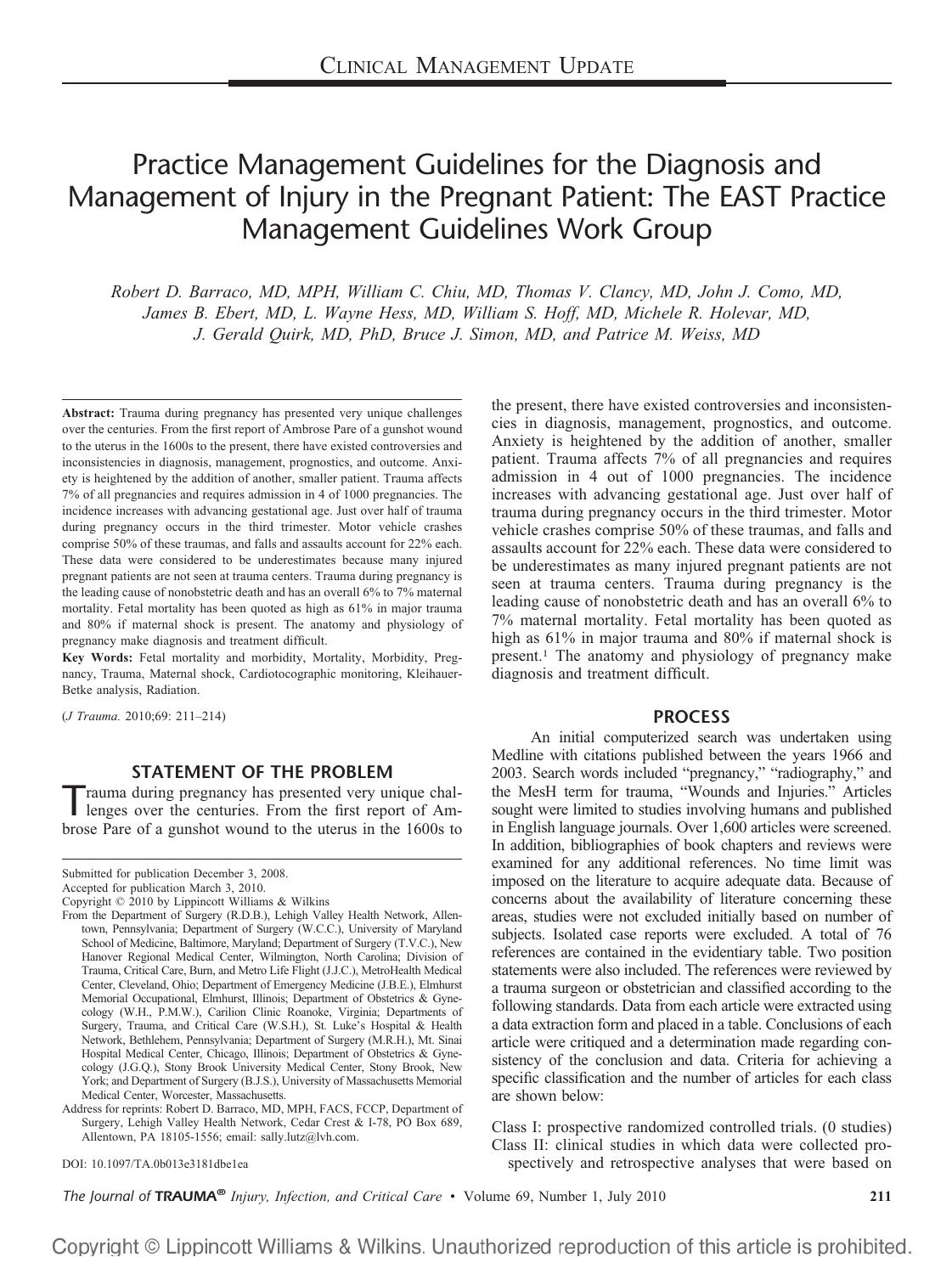clearly reliable data. Types of studies so classified include observational studies, cohort studies, prevalence studies, and case control studies. (18 studies)

Class III: studies based on retrospectively collected data, i.e., clinical series, database or registry review, large series of case reviews, and expert opinion. (58 studies, expert opinions, and position statements)

## **RECOMMENDATIONS**

### **Level I**

There are no level I standards.

# **Level II**

- a. All pregnant women 20-week gestation who suffer trauma should have cardiotocographic monitoring for a minimum of 6 hours. Monitoring should be continued and further evaluation should be carried out if uterine contractions, a nonreassuring fetal heart rate pattern, vaginal bleeding, significant uterine tenderness or irritability, serious maternal injury, or rupture of the amniotic membranes is present.
- b. Kleihauer-Betke analysis should be performed in all pregnant patients  $>12$  week-gestation.

## **Level III**

- a. The best initial treatment for the fetus is the provision of optimum resuscitation of the mother and the early assessment of the fetus.
- b. All female patients of childbearing age with significant trauma should have a human chorionic gonadotropin  $(\beta$ -HCG) performed and be shielded for X-rays whenever possible.
- c. Concern about possible effects of high-dose ionizing radiation exposure should not prevent medically indicated maternal diagnostic X-ray procedures from being performed. During pregnancy, other imaging procedures not associated with ionizing radiation should be considered instead of X-rays when possible.
- d. Exposure to  $\leq$  rad has not been associated with an increase in fetal anomalies or pregnancy loss and is herein deemed to be safe at any point during the entirety of gestation.
- e. Ultrasonography and magnetic resonance imaging are not associated with known adverse fetal effects. However, until more information is available, magnetic resonance imaging is not recommended for use in the first trimester.
- f. Consultation with a radiologist should be considered for purposes of calculating estimated fetal dose when multiple diagnostic X-rays are performed.
- g. Perimortem cesarean section should be considered in any moribund pregnant woman of  $\geq$ 24-week gestation.
- h. Delivery in perimortem cesarean sections must occur within 20 minutes of maternal death but should ideally start within 4 minutes of the maternal arrest. Fetal neurologic outcome is related to delivery time after maternal death.
- i. Consider keeping the pregnant patient tilted left side down 15 degrees to keep the pregnant uterus off the vena cava and prevent supine hypotension syndrome.
- j. Obstetric consult should be considered in all cases of injury in pregnant patients.

# **SCIENTIFIC FOUNDATION**

The level II guidelines were based predominantly on class II studies. The class II study by Pearlman et al.2 indicates monitoring should begin at 20 weeks gestation. The duration of fetal monitoring has been the subject of debate. Early studies indicating that placenta abruption, the main obstetric cause of fetal demise, can occur up to 48 hours postinjury led to recommendations for this duration of monitoring.3,4 Recommended minimum times of posttrauma monitoring quoted in the literature vary from of 2 hours to 6 hours in the absence of signs, symptoms, or monitoring abnormalities.<sup>5–10</sup> None of these times, however, have been validated by large, prospective studies. Therefore, we suggest adopting the most conservative estimate of 6 hours while recommending further investigation of this topic by our and other multi-institutional trials groups. Two class II studies and one class III study conclude that Kleihauer-Betke testing should be routinely performed in whom blunt uterine trauma is suspected.<sup>2,11,12</sup> One study showed an increased incidence of abruptio placentae in those with a positive test.2 In the latest class III study, the Kleihauer-Betke test was a predictor of preterm labor.11 As per American College of Obstetricians and Gynecologists (ACOG) recommendations, the main utility of the test is to restrict Rh immune globulin use to those who need it and to detect the few patients for whom that quantity is insufficient.13 Another option is to administer Rh immune globulin to all unsensitized Rh-negative pregnant patients who have suspected blunt uterine trauma. Then, one would guide additional dosing by the Kleihauer-Betke test results. There is a 72-hour window after fetomaternal hemorrhage within which Rh immune globulin can be administered to provide protection from alloimmunization. The appropriate dose is 300  $\mu$ g per 30 mL of fetomaternal hemorrhage.

The first level III recommendation is based on expert opinion. Advanced Trauma Life Support teaches that "the best initial treatment for the fetus is the provision of optimum resuscitation of the mother and the early assessment of the fetus." The most common cause of fetal demise is maternal demise. Routine  $\beta$ -HCG testing seems to make sense in our present medicolegal environment. One class II article recommends routine  $\beta$ -HCG testing because of "incidental pregnancy."<sup>14</sup> Many of our patients arrive without the ability to communicate, with testing being especially important in this group. As for recommendations c through f, data regarding diagnostic radiation exposure is particularly lacking. Much of the data comes from atomic bomb blasts or large series in cancer registries. Many of these studies have inherent bias making useful conclusions impossible. No study to date has shown any increase in teratogenicity above baseline at fetal ex-

#### **212** *© 2010 Lippincott Williams & Wilkins*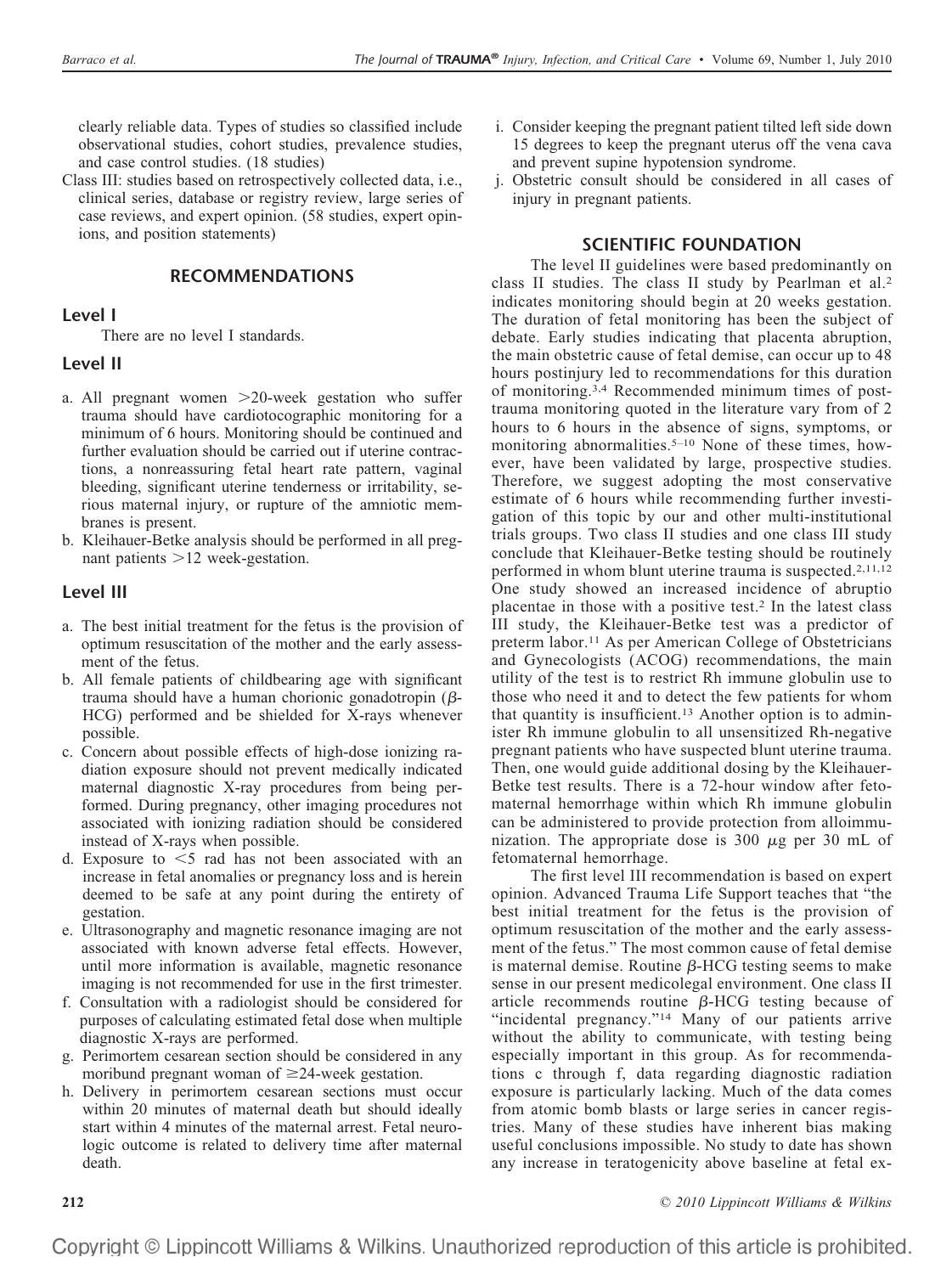posures below 10 rad or 100 mGy to the fetus*.* Growth restriction, microcephaly, and mental retardation can occur with high dose radiation, well above that used in medical imaging.15–17 The fetus is most at risk for central nervous system effects from 8 weeks to 15 weeks and the threshold appears to be at least 20 rad to 40 rad.16,17 The ACOG has published recommendations for diagnostic imaging during pregnancy.5 They state that 5 rad or 50 mGy exposure to the fetus is not associated with any increased risk of fetal loss or birth defects. The reference cited for this dose and statement was an article concerning counseling of pregnant patients on radiation exposure. There is, however, class III data from our literature search which supports this number.18 There is no mention regarding leukemia incidence.

Several class II and III studies have suggested variable increased risk of childhood leukemia above baseline with "low level radiation."8,19-26 There are three class II and III references which show no significant increase in risk.27–29 Agreeing with the former studies, the National Radiation Protection Board of Britain has adopted a 6% per 100 rad excess absolute risk coefficient for childhood cancer or 1 in 17,000. Data from the Oxford Survey of Childhood Cancers and Japanese survivors of the atomic bombings reported in May 2003 estimate an 8% per 100 rad increased risk of childhood cancers.25 This is equivalent to an excess absolute risk of childhood cancer of 0.00006 to 0.00008 for each mGy. For comparison, the baseline age-adjusted cancer rate as reported for children age 0 to 19 in 2001 by the Surveillance, Epidemiology, and End Results Program of the National Cancer Institute was 4.2 per 100,000 or 0.0042%. Most X-rays are a fraction of an mGy or rad. The authors admit these figures are based on mathematical models and dosimetry estimates that are subject to various uncertainties.

Fetal dose without shielding is 30% of that to the mother. Therefore, a policy of limiting testing to those studies that would influence maternal (and thereby fetal) outcome should reduce the fetal risk. Mandatory shielding of the fetus for all but pelvic and lumbar spine films/computed tomography (CT) scans should be performed. Plain X-rays and CT scans have traditionally been liberally used in other patients. Particularly in the pregnant patient, tests should be ordered judiciously and redundancy should be eliminated. For instance, a pelvic X-ray may not be necessary if the patient requires an abdominopelvic CT scan. ACOG recommends, in their 2004 guidelines, that consultation with a radiologist or radiation specialist should be considered for purposes of calculating estimated fetal dose when multiple diagnostic X-rays are performed.5 This seems prudent especially when approaching 5 rad to 10 rad. Sample doses of typical radiographic studies in trauma patients are given in Table 1.

Emergency cesarean section should be differentiated from perimortem cesarean section. Emergency cesarean section may be undertaken for many reasons, including fetal distress, premature rupture of membranes, etc. Perimortem cesarean section refers to that which is performed at the time of maternal death. The 1996 article on emergency cesarean section by Morris et al.<sup>30</sup> demonstrates the utility of this

| Radiographic Studies    |                                                   |  |
|-------------------------|---------------------------------------------------|--|
| <b>Examination Type</b> | <b>Estimated Fetal Dose Per Examination (rad)</b> |  |
| Plain films             |                                                   |  |
| Cervical spine          | 0.002                                             |  |
| Chest (two view)        | 0.00007                                           |  |
| Pelvis                  | 0.040                                             |  |

**TABLE 1**. Estimated Fetal Exposure for Various

| Pelvis                  | 0.040   |  |
|-------------------------|---------|--|
| Thoracic spine          | 0.009   |  |
| Lumbosacral spine       | 0.359   |  |
| CT scans (10-mm slices) |         |  |
| Head                    | < 0.050 |  |
| Chest                   | < 0.100 |  |
| Abdomen                 | 2.60    |  |
|                         |         |  |

intervention but only one case in this study was perimortem. Two class III articles as well as ACOG support consideration of perimortem cesarean section with gestational age at least 24 weeks.13,31,32 The survival and neurologic outcome are related to time between maternal death and delivery. Perimortem cesarean section should be ideally started within 4 minutes of maternal arrest, but this recommendation is based on isolated case reports.13 Review of the literature shows that most survivors were delivered within 5 minutes, but one was delivered  $>$ 20 minutes after maternal arrest.<sup>31</sup>

Emergency cesarean section is potentially an option for fetuses of at least 24 weeks gestation with fetal heart tones and may be indicated for fetal or maternal distress per Morris et al.30 It should be ensured that saving the fetus will not adversely affect the maternal outcome. The indication for perimortem cesarean section is a little less clear when times reach 10 to 15 minutes. Prevention of supine hypotension syndrome is well-documented in many sources, including Advanced Trauma Life Support. The pregnant patient should be tilted 15 degrees on her left side to keep the pregnant uterus off the vena cava to prevent this syndrome.

Routine obstetric consult in the injured pregnant patient is strongly recommended although there is no specific literature on this topic.<sup>13</sup> Independent predictors of fetal mortality and morbidity remain unclear in context of the available literature. Among the maternal factors cited in the literature are Injury Severity Score, Revised Trauma Score, hypotension, heart rate, Glasgow coma score, pH, Po<sub>2</sub>, serum bicarbonate, and abdominal abbreviated injury scale. Obstetrical factors include vaginal bleeding, uterine tenderness, contractions, fetal heart rate, and fetal monitoring findings. The following topics had insufficient data of any class to support recommendations appropriate resuscitative fluids and endpoints of resuscitation; use of blood products, use of factor VIIa; use of invasive and/or non-invasive hemodynamic monitoring devices and techniques; management of penetrating trauma to the anterior abdomen and flank; indications for hysterectomy or hysterotomy; ethical issues in, and management of, the brain dead mother bearing a live fetus and preservation to term or safe delivery gestation; management of severe pelvic fractures.

*© 2010 Lippincott Williams & Wilkins* **213**

Copyright © Lippincott Williams & Wilkins. Unauthorized reproduction of this article is prohibited.